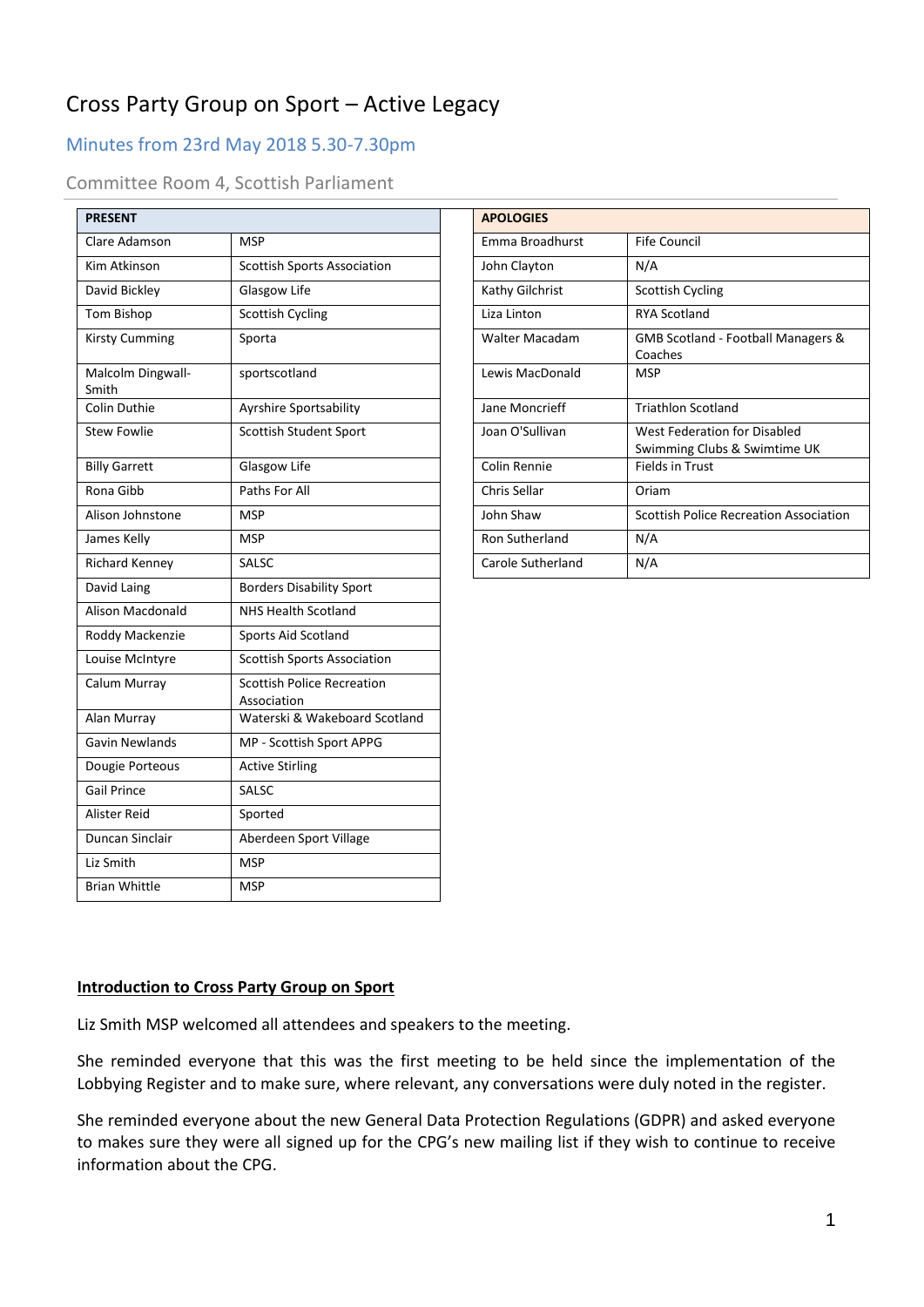Liz thanked the Scottish Government for their ongoing support for the SSA.

Apologies were noted and those in the room were reminded to mark their attendance on the register being passed round.

Minutes of the previous meeting were approved (proposed by Stew Fowlie and seconded by Rick Kenney)

#### **AGM – ELECTION OF OFFICE BEARERS**

The Appointment of Office Bearers were confirmed as:

- o **Convener(s):** Alison Johnstone MSP (Greens), Liz Smith MSP (Conservative)
- o **Deputy Conveners:** Clare Adamson MSP (SNP), James Kelly MSP (Labour), Tavish Scott MSP (Liberal Democrats)
- o **Group Officers:** Brian Whittle MSP (Conservative) and Jeremy Balfour (Conservative)
- o **Secretariat:** Joint secretariat between Co-Conveners' Offices and the SSA

There were no other matters arising in relation to the AGM.

Lizrounded off her introduction by reading out and congratulating all those recognised from Scottish sport in the UK New Year's Honour List. The list of recipients is available from the SSA website.

#### **Presentation Summaries & Discussion**

- **Billy Garett – Glasgow Life**
- **David Bickley – Glasgow Life**

#### **Billy Garett – Glasgow Life**

For those involved with the development of the Games bid, the ambition was, not only to host a fantastic sporting event, but to do so in a manner which ensured a sustainable and positive economic, physical and social legacy for communities and businesses across Glasgow.

And so, with the Games planning gathering momentum, in the year 2008, over 3,000 residents, policy makers and stakeholders were consulted as part of a Health Impact Assessment (HIA) exercise on how the Games should be delivered in a manner which would minimise dis-benefits and maximise benefits.

Residents said that the legacy priorities should be, in order of highest ranked:

- Improving Glasgow's image
- Providing access to employment opportunities
- Increasing pride/feel good factor
- Bringing in as much money as possible
- Improving sports facilities.

Based on the feedback from the consultation, during 2009 the City Council developed its legacy strategy. The Strategy has 23 strategic objectives structured under 6 legacy themes which seek to make Glasgow:

- more prosperous
- more active,
- more inclusive,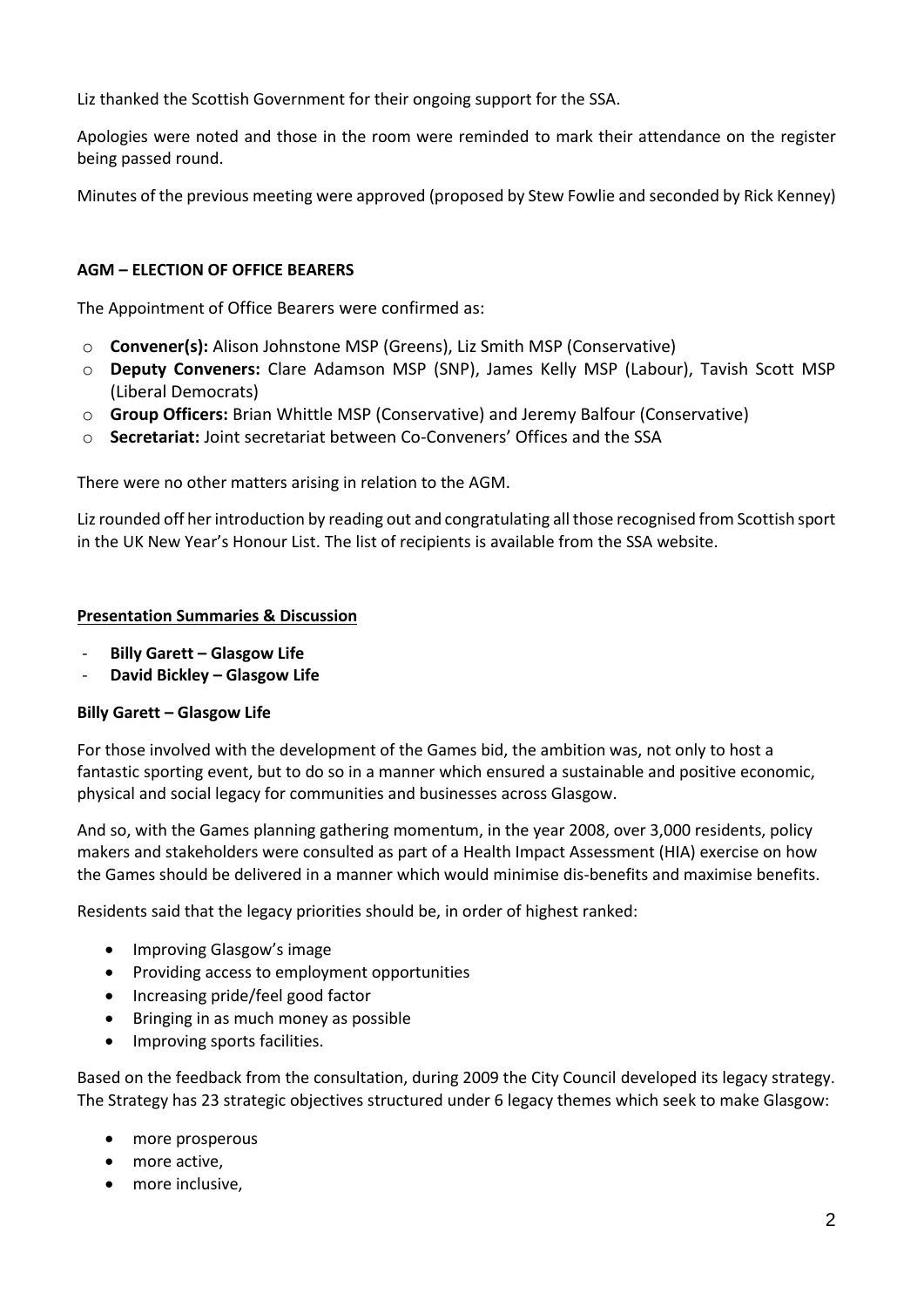- more accessible,
- greener; and
- with an enhanced international image and outlook.

The 'more active' theme was the most important to Glasgow Life and they wanted to create genuine engagement, it wasn't just about watching sport.

Glasgow made a huge investment in the Games with over £300m investment in facilities and venues, all of which were used first by the community not the elite athletes; today 90/95% of the facilities are used by Glaswegians.

Looking from an international perspective the Games boosted the city's reputation, there are more tourists now coming to see events. The Games put Glasgow on the world stage, it generated civic pride, it got people more active, and it got more people involved in volunteering.

In order to monitor and measure the impact the Games the 2014 Evaluation Framework was set up to look at the impact on a national level, a city level and a specific east end of Glasgow level. The results show that that there has been an increase in activity levels in Glaswegians with a 40% increase in leisure facility attendance. The implementation of specific projects such as Commonwealth Club Sports Days, Commonwealth Active Health, Family Extravaganza Days, Commonwealth Walking Challenge etc. have all made a huge difference to people getting active in the city.

The main outcomes have been:

**WORLD-CLASS:** Glasgow now has a proven track record for delivering some of the world's most prestigious sporting events, including the 'best ever' Commonwealth Games and a World Gymnastics Championships that was 'even better than the Olympic Games'. Glasgow ranked 5th – ultimate sport city.

**INSPIRATIONAL:** Inspiring the next generation of young athletes through spectator attendance and increased participation, creating a lasting legacy for future generations of Glaswegians.

**EDUCATION:** The commitment to increasing sporting opportunities through education has resulted in 1,090 school club links being created, developing a pathway for young people to excel in sport. Participation opportunities are also developed at major events where young people from the city's primary, secondary and Additional Support for Learning schools can take part in supporting programmes. Innovative education resource packs are also delivered alongside major events.

**ECONOMIC:** Help sustain existing and create new employment opportunities, with sport worth an estimated £370million to the local economy annually and supporting 10,000 jobs.

It's now important to keep momentum going, events are crucial to Glasgow's health, economy and international profile. The priorities going forward are to make sure facilities are used to their maximum potential, the ongoing regeneration of the East End, encouraging increased walking around the city and linking Games volunteers to other opportunities.

#### **David Bickley – Glasgow Life**

The volunteer journey started long before the games did, building on existing events and infrastructure. Part of this has been the success of the Glasgow Sport Volunteer Bureau and Ambassador Programme following London 2012. These initiatives were the catalyst for volunteering and will go on to influence the 2018 European Championships in Glasgow. Experiences from Manchester Commonwealth Games helped develop the bureau which resulted in clubs and charities being able to recruit more volunteers.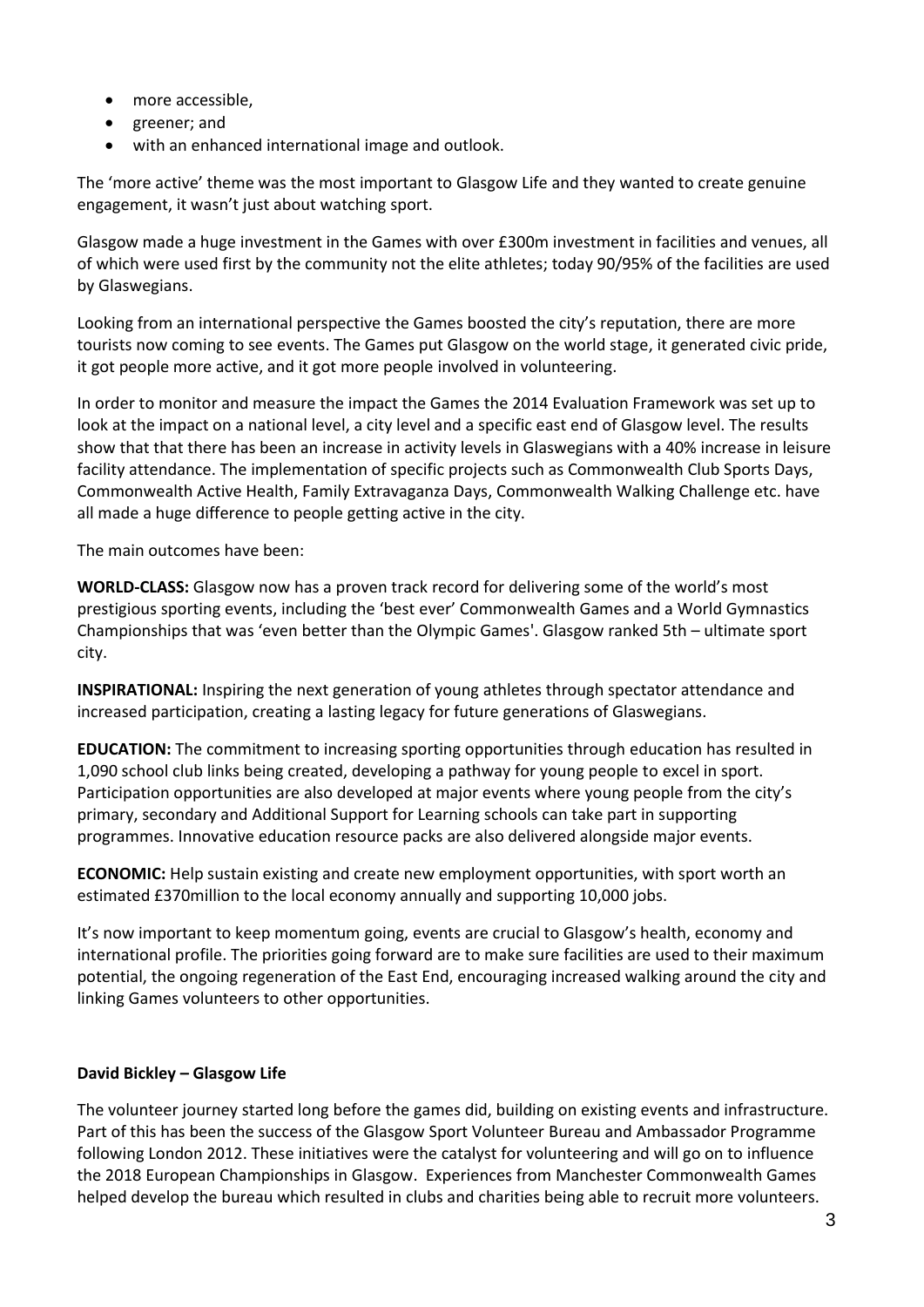This led to SGBs investing in the system, helping link up roles to people, generally making volunteering more accessible. The key reason for the increased number of volunteers we now see is due to improved communications and how we engage with potential volunteers.

Community Sport Club Volunteers are vital to volunteering in sport with almost 20% of all volunteering roles being in the local community. Sports clubs told Glasgow Life they needed more support for volunteering and off the back of this they implemented more programmes to better educate volunteers, support coaches, target young leaders and focused on inclusive programmes.

When it comes to event volunteering, the scale of events in Glasgow is huge and the city is very lucky to be able to showcase so many great events. Over and above the work we do with communities our experienced staff also work with partners advising and helping to recruit volunteers for National and International events. Over recent years we have been fortunate enough to host the Commonwealth Games, World Gymnastics Championships 2016 – World Badminton Championships – Revolution Cycling - Davis Cup, Great Scottish Run – European Swimming Championships, Skyride & Tour of Britain - Sirens Netball Super league - HSBC Let's Ride City Ride - Scottish National Mountain Biking Championships - British National BMX Series - Great Scottish Run; whilst also working with charity events such as, Prostate Cancer March for Men, Alzheimer Scotland Memory Walk and the Pink Ribbon Walk.

They are currently working with the 2018 European championships on their volunteer legacy plan to try and ensure that volunteers continue to volunteer beyond the event. A key focus of this work for Glasgow Sport is to try and continue to increase the number of volunteers that take part in major events and transfer into club and community sport volunteering.

They are currently in the process of skills matching the event volunteers against the needs of clubs in Glasgow around areas such as finance, governance, planning and marketing with the view to connecting the potential supply and demand that will hopefully be created.

Looking ahead, they have some exciting events in the pipeline and Glasgow Life will be working with partners to develop further meaningful and engaging volunteer programmes. They will continue to support clubs and organisations to overcome new and historic challenges of an ever evolving landscape.

Internally at Glasgow Life, as a signatory of the Glasgow's Volunteer Charter, they will continue to create and expand appropriate volunteer opportunities and ensure opportunities are accessible to all sections of the community, and that their volunteering workforce reflects the demographics of the city.

And finally and most importantly continue to recognise and value the contribution volunteers make to the delivery of sport and physical activity in Glasgow.

#### **Key Discussion Points**

A key legacy of the Games to simply get people more active, taking part in 'sport' isn't going to happen overnight. Getting locals to come along to the Emirates Arena won't happen easily but trying to influence them to walk or go to an allotment will give them a taster of being active; in time that may lead to them taking part in sport. This will only happen if you make it as barrier free as possible, making sure people are aware of free places like parks, as well as the paid for facilities like gyms.

This links with sports clubs being more aware of their communities and not just offering sport, rather seeing the club as a vehicle for change, making sure there are other opportunities for people to be involved, it's not just about playing the sport.

It was raised that there are a lack of coaches with disabilities in some areas and the speakers were asked what they were doing to address this. They noted that they were using a number of measures to increase this number including modern apprenticeships, changes to their recruitment process, their